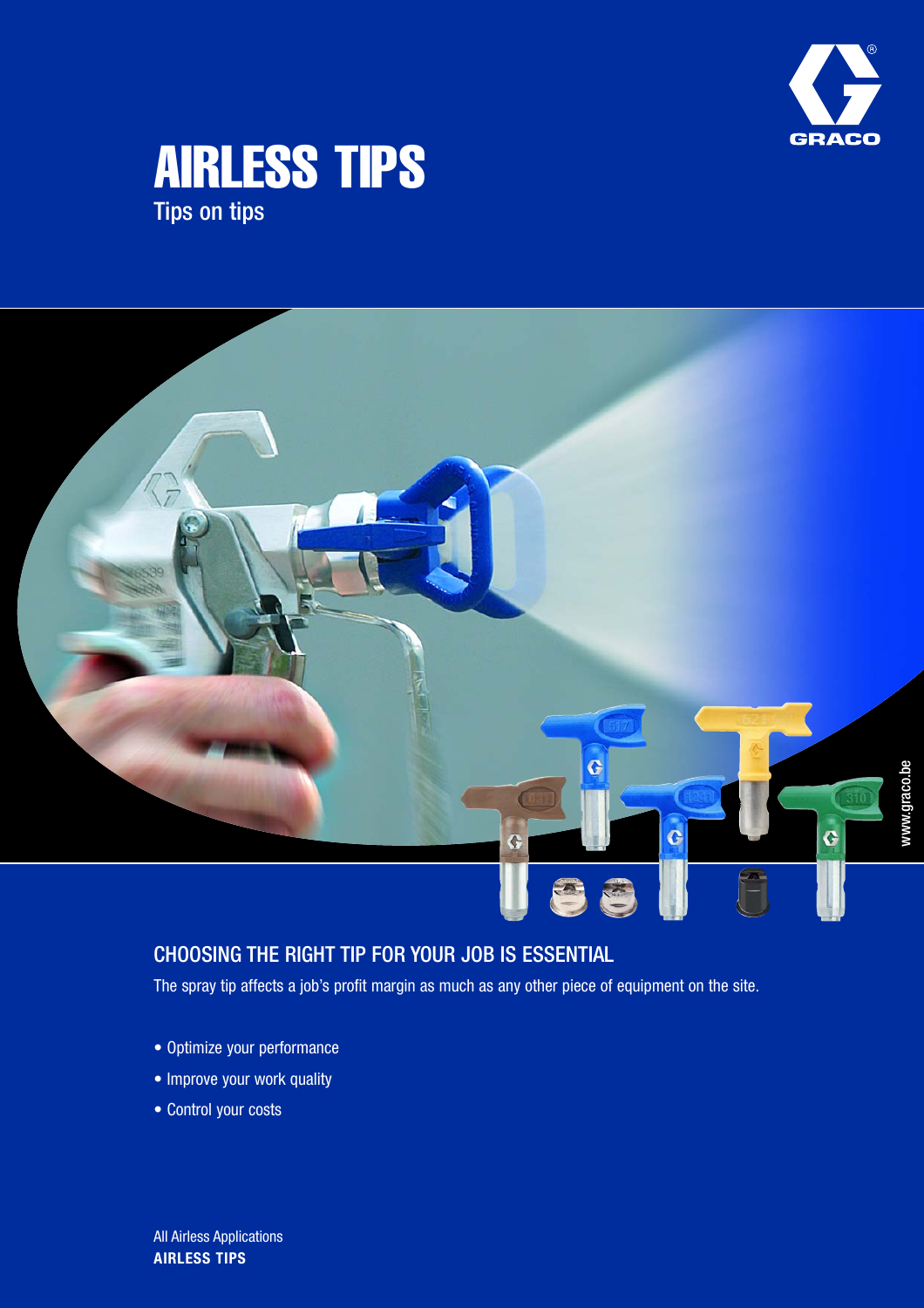



### HOW DO TIPS WORK?

- An airless sprayer pumps and pressurizes the paint without the use of air.
- The paint is then forced to go through the small orifice of the tip under high pressure (up to 350 bar).
- This process atomizes the paint in a controlled fan width and flow rate (same effect as placing your thumb on the end of a garden hose)



### WHY SO MANY DIFFERENT TIPS AND SIZES?

You can compare it to choosing the right bit for your electric drill. There are bits designed for wood, bits for metal and bits for concrete. Each bit for each application comes in a variety of sizes. Using the wrong bit on the wrong surface does not work. With airless tips it is very similar.

### CHOOSING THE RIGHT TIP

- decreases overspray
- provides more control
- results in less time to spend on the job
- less paint usage
- and higher profits

### HOW TO CHOOSE THE RIGHT TIP?

Getting the most from your spray tip depends on several factors:

- THE TIP'S (FAN WIDTH
- THE TIP'S (ORIFICE SIZE
- YOUR SPRAYER'S (MAXIMUM OUTPUT
- THE (TYPE OF PAINT) YOU ARE SPRAYING

 $(1225)$   $(127)$ 

- THE (TYPE OF SURFACE) YOU ARE SPRAYING
- TIP WEAR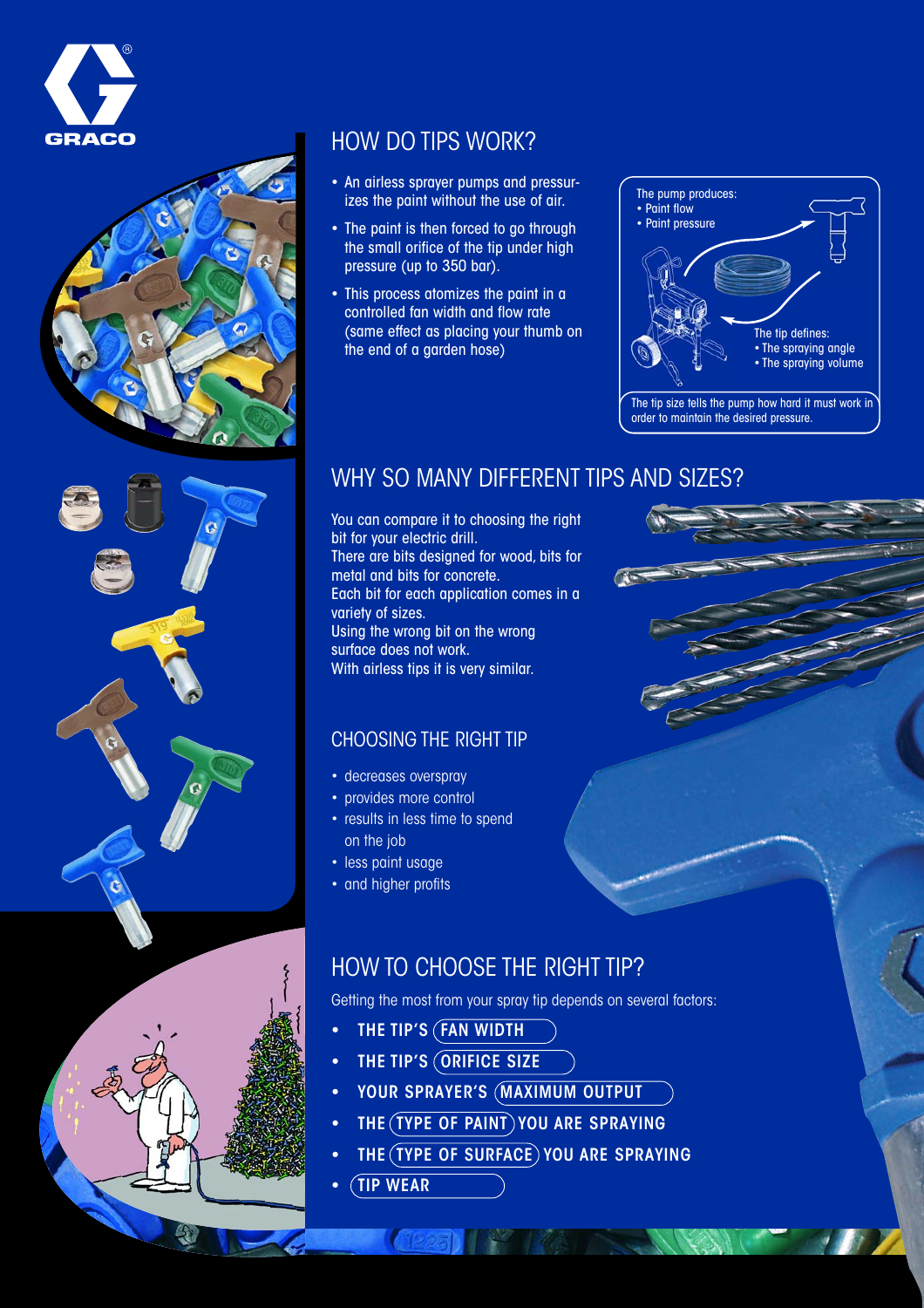





### THE (FAN WIDTH

of a tip is defined by it's spray angle when spraying at 30 cm distance from the surface.The angle is indicated with one number only:

• 5 in this case corresponds to an angle of 50°.



To obtain the fan width, multiply the number of the angle by 5:

 $\cdot$  5 x 5 = 25 cm fan width

### WIDE RAC®

**The wider the spray pattern, the faster the surface is painted. Wide spraying greatly improves productivity.**

However, wide spraying is difficult to control and wide spray tips are not available in all sizes.

Graco provides a special range of RAC X™ tips, **WAxxxx**, specifically cut to provide a superb result at a wide angle, saving you time.

### THE (ORIFICE SIZE

defines the amount of paint that will flow through the tip. It is indicated by the last two digits:

- 17 in this case corresponds to a hole
- size of 0.017 of an inch or 0.43 mm

Your actual flow rate will depend on your spraying pressure and the paint you are using: high pressure equals more flow; heavier paints equal less flow.

 $\sqrt{2}$ 

- 71

**with standard tip**

1 MIN.

**NEW YORK** 

 $\circledcirc$ 

3 passes

517

€

30 SEC.

**with WA**

6 passes

### EVERY SPRAYER HAS A (MAXIMUM OUTPUT) LEVEL.

It is important never to exceed the maximum spray tip size that your machine can handle.

|                        |                         |                            |                                 |      |                                                                                                                                                                                                                                                                     |               |      |           |     |                                          |      |                |                |                |      |      |      |                                |      |      |      | Example: if you require 4,4 I/min the smallest sprayer recommended is the Ultra®Max II 1095. |
|------------------------|-------------------------|----------------------------|---------------------------------|------|---------------------------------------------------------------------------------------------------------------------------------------------------------------------------------------------------------------------------------------------------------------------|---------------|------|-----------|-----|------------------------------------------|------|----------------|----------------|----------------|------|------|------|--------------------------------|------|------|------|----------------------------------------------------------------------------------------------|
| <b>Inches</b>          |                         | 0.007                      |                                 |      | $\mid$ 0.009 $\mid$ 0.011 $\mid$ 0.013 $\mid$ 0.015 $\mid$ 0.017 $\mid$ 0.019 $\mid$ 0.021 $\mid$ 0.023 $\mid$ 0.025 $\mid$ 0.027 $\mid$ 0.029 $\mid$ 0.031 $\mid$ 0.033 $\mid$ 0.033 $\mid$ 0.039 $\mid$ 0.039 $\mid$ 0.041 $\mid$ 0.043 $\mid$ 0.045 $\mid$ 0.047 |               |      |           |     |                                          |      |                |                |                |      |      |      |                                |      |      |      |                                                                                              |
| mm                     |                         | 0.18                       | 0.23                            | 0.28 | 0.3302 0.38                                                                                                                                                                                                                                                         |               | 0.43 | 0.48 0.53 |     | 0.58                                     | 0.64 | $ 0.69\rangle$ | $ 0.74\rangle$ | $ 0.79\rangle$ | 0.84 | 0.89 | 0.94 | $ 0.99\rangle$                 | 1.04 | 1.09 | 1.14 | 1.19                                                                                         |
| l/min                  |                         | 0.2                        | 0.3                             | 0.5  | 10.7                                                                                                                                                                                                                                                                | $ 0.9\rangle$ | 1.2  | 1.5       | 1.8 | 2.2                                      | 2.5  | 3.0            | 3.4            | 3.9            | 4.4  | -5   | 5.6  | 6.2                            | 6.8  | 7.5  | 8.2  | 19                                                                                           |
| <b>RANGE</b>           | <b>MODEL</b>            |                            |                                 |      |                                                                                                                                                                                                                                                                     |               |      |           |     |                                          |      |                |                |                |      |      |      |                                |      |      |      |                                                                                              |
| ST MAX"                | 395                     |                            |                                 |      |                                                                                                                                                                                                                                                                     |               |      |           |     |                                          |      |                |                |                |      |      |      |                                |      |      |      |                                                                                              |
| ST MAX <sup>"</sup> II | 495<br>595              |                            |                                 |      |                                                                                                                                                                                                                                                                     |               |      |           |     |                                          |      |                |                |                |      |      |      |                                |      |      |      |                                                                                              |
| <b>ULTRA®MAX II</b>    | 695                     |                            |                                 |      |                                                                                                                                                                                                                                                                     |               |      |           |     |                                          |      |                |                |                |      |      |      |                                |      |      |      |                                                                                              |
|                        | 795<br>1095             |                            |                                 |      |                                                                                                                                                                                                                                                                     |               |      |           |     |                                          |      |                |                |                |      |      |      |                                |      |      |      |                                                                                              |
| <b>MARK</b>            | v                       | with paint                 |                                 |      |                                                                                                                                                                                                                                                                     |               |      |           |     |                                          |      |                |                |                |      |      |      |                                |      |      |      |                                                                                              |
|                        |                         | with plaster               |                                 |      |                                                                                                                                                                                                                                                                     |               |      |           |     |                                          |      |                |                |                |      |      |      |                                |      |      |      |                                                                                              |
|                        | $\overline{\mathbf{x}}$ | with paint<br>with plaster |                                 |      |                                                                                                                                                                                                                                                                     |               |      |           |     |                                          |      |                |                |                |      |      |      |                                |      |      |      |                                                                                              |
| <b>GMAX</b> "          | 3900                    |                            |                                 |      |                                                                                                                                                                                                                                                                     |               |      |           |     |                                          |      |                |                |                |      |      |      |                                |      |      |      |                                                                                              |
|                        | <b>5900 HD</b>          |                            |                                 |      |                                                                                                                                                                                                                                                                     |               |      |           |     |                                          |      |                |                |                |      |      |      |                                |      |      |      |                                                                                              |
|                        | 7900<br>200             |                            |                                 |      |                                                                                                                                                                                                                                                                     |               |      |           |     |                                          |      |                |                |                |      |      |      |                                |      |      |      |                                                                                              |
| EH.                    | 200                     |                            |                                 |      |                                                                                                                                                                                                                                                                     |               |      |           |     |                                          |      |                |                |                |      |      |      |                                |      |      |      |                                                                                              |
| <b>GH</b>              | 230                     |                            |                                 |      |                                                                                                                                                                                                                                                                     |               |      |           |     |                                          |      |                |                |                |      |      |      |                                |      |      |      |                                                                                              |
|                        | 300                     |                            |                                 |      |                                                                                                                                                                                                                                                                     |               |      |           |     |                                          |      |                |                |                |      |      |      |                                |      |      |      |                                                                                              |
| <b>GH</b>              | 833<br>5030             |                            |                                 |      |                                                                                                                                                                                                                                                                     |               |      |           |     |                                          |      |                |                |                |      |      |      |                                |      |      |      |                                                                                              |
| GH                     | 3640                    |                            |                                 |      |                                                                                                                                                                                                                                                                     |               |      |           |     |                                          |      |                |                |                |      |      |      |                                |      |      |      |                                                                                              |
|                        | 2560                    |                            |                                 |      |                                                                                                                                                                                                                                                                     |               |      |           |     |                                          |      |                |                |                |      |      |      |                                |      |      |      |                                                                                              |
| <b>ROOFING</b>         | 2075<br>1015            |                            |                                 |      |                                                                                                                                                                                                                                                                     |               |      |           |     |                                          |      |                |                |                |      |      |      |                                |      |      |      |                                                                                              |
|                        |                         |                            | <b>Fine Finish Applications</b> |      |                                                                                                                                                                                                                                                                     |               |      |           |     | <b>Professional Airless Applications</b> |      |                |                |                |      |      |      | <b>Heavy Duty Applications</b> |      |      |      |                                                                                              |
|                        |                         |                            |                                 |      |                                                                                                                                                                                                                                                                     |               |      |           |     |                                          |      |                |                |                |      |      |      |                                |      |      |      |                                                                                              |

玉.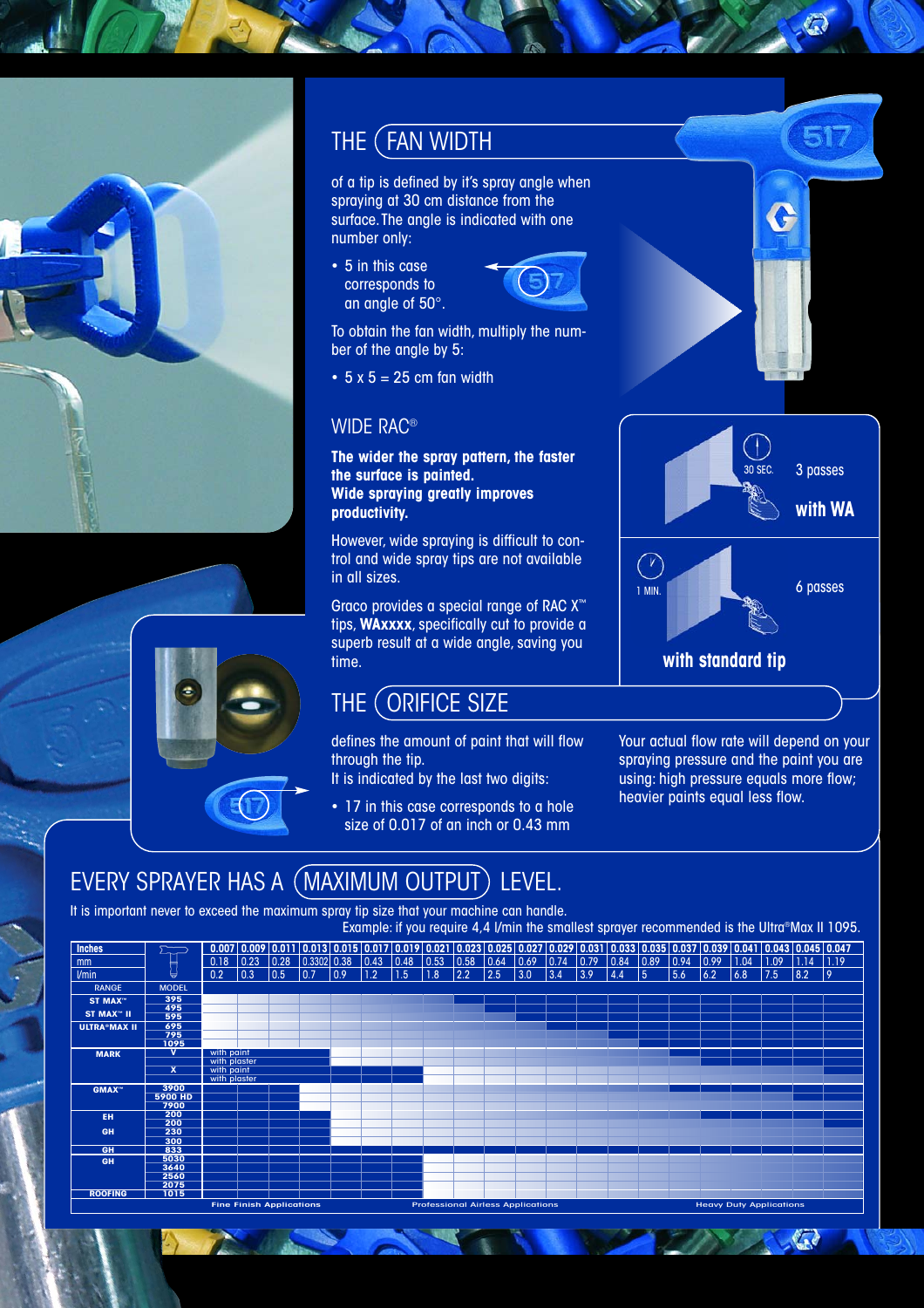# THE (TYPE OF PAINT) as well as THE (SURFACE

you are spraying define the kind of tip you should use.

 $108$ 208 308

**WA-XXXX**

110 112 210 212 214

**FFA-XXX**

510 512 514

310 312 314 315 317 410 | 412 | 414 | 415 | 417

612 614 615 617 619

515 517

1221 1223 1225

723

323 423

523 625 627

227  $\frac{1}{327}$ 527

231  $\frac{1}{331}$  $\frac{1}{431}$  $\frac{131}{531}$ 631 831 1231

**PAA-XXX HDA-XXX** 

235 335

735 835 1235

535 537 539 541

439 441

1237 1239

635 | 637 | 639 | 641 | 643 | 645 | 651 | 655 | 661

 $443$  $\frac{11}{543}$ 

445 451 455

545 551 555 561 665

671

 $\overline{u}$ 

 $*$ at 30 cm spr

5 cm 3 cm 10 cm 15 cm 20 cm 15 cm 25 cm 20 cm 30 cm 35 cm 40 cm 35 cm 60 cm 55 cm

7 cm 10 cm

25 cm 30 cm

827 1227 1229

819

US.

115 215 217

The table below indicates recommended tips and sizes for different applications and materials.



| <b>FINE FINISH TIPS</b>      |                                                                       |                                                                                                |                                                                                                                         |                                                                         |                                               |                                   |
|------------------------------|-----------------------------------------------------------------------|------------------------------------------------------------------------------------------------|-------------------------------------------------------------------------------------------------------------------------|-------------------------------------------------------------------------|-----------------------------------------------|-----------------------------------|
|                              |                                                                       | <b>Typical applications</b>                                                                    | <b>Materials</b>                                                                                                        | <b>Recommended tip sizes</b>                                            | <b>Corresponding guards</b>                   |                                   |
|                              | <b>RAC X™</b><br><b>FFAxxx</b>                                        | Cabinetry, wood working,<br>metal and fine finish<br>surfaces                                  | <b>Dyes</b><br>Ink<br><b>Stains</b>                                                                                     | $008 - 010$<br>$010 - 012$<br>$012 - 014$                               |                                               | <b>RAC X™</b><br>246215           |
|                              | <b>Flat Silver</b><br>163xxx                                          |                                                                                                | Lacquers<br>Oils                                                                                                        | $012 - 014$<br>$012 - 014$                                              |                                               | <b>Flat tip</b><br>220251         |
|                              | <b>Flat Black</b><br>163xxx                                           |                                                                                                | <b>Enamels</b><br><b>Urethanes</b><br><b>Auto finishes</b>                                                              | $012 - 014$<br>$012 - 014$<br>$008 - 014$                               |                                               | <b>Flat tip</b><br>220247         |
|                              | PROFESSIONAL AIRLESS TIPS                                             |                                                                                                |                                                                                                                         |                                                                         |                                               |                                   |
|                              | <b>RAC X™</b><br><b>PAAxxx</b>                                        | Residential, commercial<br>or industrial job sites.<br><b>Both interior and</b>                | Latex<br><b>Acrylics</b><br><b>Multi colours</b>                                                                        | $015 - 019$<br>$015 - 019$<br>$023 - 025$                               |                                               | <b>RAC X™</b><br>246215           |
|                              | <b>Contractor flat</b><br>269xxx                                      | exterior.                                                                                      | <b>Emulsions</b><br><b>Block fillers</b>                                                                                | $017 - 021$<br>$023 - 025$                                              | Dra                                           | <b>Flat tip</b><br>220251         |
|                              | <b>Flat Silver</b><br>163xxx                                          |                                                                                                | <b>Silicon</b>                                                                                                          | $021 - 025$                                                             | Origi                                         | <b>Flat tip</b><br>220251         |
| <b>HEAVY DUTY TIPS</b>       |                                                                       |                                                                                                |                                                                                                                         |                                                                         |                                               |                                   |
|                              | <b>RAC X™</b><br><b>HDAxxx</b><br><b>WAxxxx</b><br><b>Flat Silver</b> | High production, large<br>surfaces. Residential,<br>commercial or industrial<br>job sites.     | <b>Block fillers</b><br><b>Intumescents</b><br>Spachtel<br><b>Elastomerics</b>                                          | $027 - 031$<br>$029 - 035$<br>$029 - 041$<br>$027 - 033$                |                                               | <b>RAC X™</b><br>246215           |
|                              | 163xxx                                                                | Both interior and<br>exterior paint as well<br>as airless plaster<br>applications.             | <b>Mastics</b><br><b>Epoxies</b><br><b>Fibered</b><br><b>Asphalt</b><br><b>Silicat/Mineral</b><br><b>Contact cement</b> | $041 - 047$<br>$043 - 061$<br>$047 - 053$<br>$031 - 071$<br>$027 - 033$ |                                               | Flat tip<br>220251                |
| <b>AIRLESS STRIPING TIPS</b> |                                                                       |                                                                                                |                                                                                                                         |                                                                         |                                               |                                   |
|                              | RAC <sup>®</sup> 5 LineLazer<br>LL5xxx                                | Parking lots, roads, ware-<br>house floors, crossings<br>and athletic fields.                  | <b>Airless striping</b><br>paints                                                                                       | $013 - 055$                                                             |                                               | RAC <sup>®</sup> 5<br>243161      |
|                              |                                                                       | Ideal to reduce overspray.<br>Sharp line edges.<br>Even paint distribution<br>across the line. | Top quality<br>exterior paints                                                                                          | $015 - 021$                                                             |                                               |                                   |
|                              |                                                                       | FOR ALL TIP SIZES AVAILABLE IN ALL TIP RANGES, PLEASE CONTACT YOUR GRACO DISTRIBUTOR           |                                                                                                                         |                                                                         |                                               |                                   |
| ERECTION CONTROLLED          |                                                                       |                                                                                                | Texture & high viscosity material for spray applications                                                                |                                                                         | <b>NEW</b><br>1st digit x 5<br>$=$ fan width* | <b>WORN</b><br>time to<br>change! |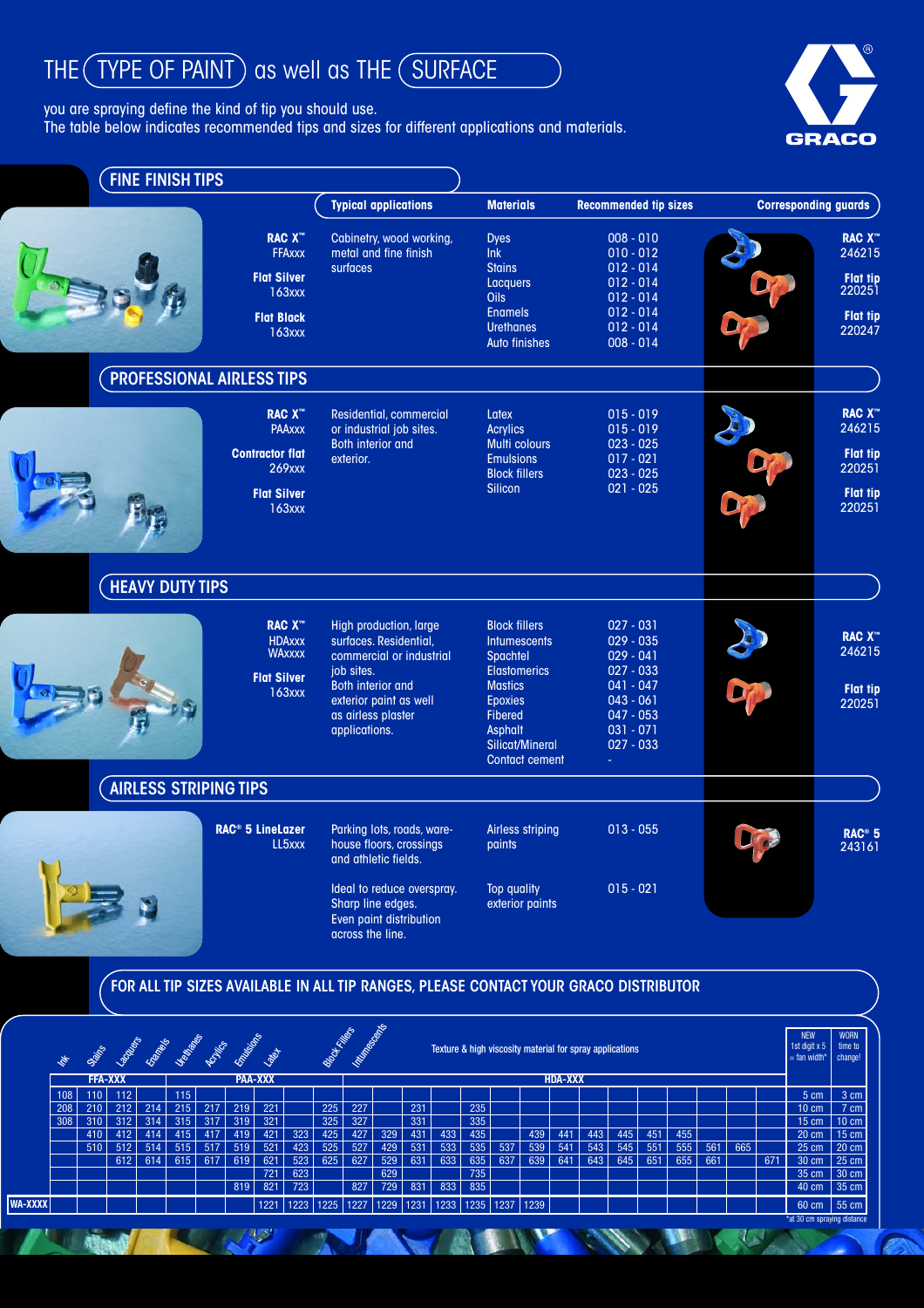



## ADJUSTING TO THE RIGHT TIP



Based on this general information, you will be able to choose the appropriate tip for your application.

Experiencing with a few tips will help you gain experience and will help you decide what is the optimum tip for your application.

Ask your distributor or your GRACO representative for specific tip size recommendations.

### TIPS DO WEAR ) AND WILL NEED REPLACEMENT

#### THE TWO MAIN CAUSES FOR TIP WEAR ARE:

- Working pressure at the gun.
- Abrasive material

To explain what tip wear is and what this means to your business, think again of the similarities between spray tips and drill bits. Have you ever tried to drill into concrete using a worn out bit? If you have, then you know that it takes much longer to drill, takes much more effort and the drilled hole ends up being very unprofessional. It is the same with continuing to spray with a worn out tip.



### WHAT HAPPENS WHEN A TIP WEARS?



**1 +** Fan width decreases

- $=$  more passes necessary  $=$  more labour
- orifice size increases = more paint comes out = more material cost

**TOTAL:** TWICE THE LABOUR!

**2**

+ 30% more paint for the same surface!

 $\langle \cdot \rangle$ 

Note that by using a worn out tip you might surpass the maximum output of your sprayer. Using a worn out tip will end up costing you much more than the cost of replacing a tip (labour + paint).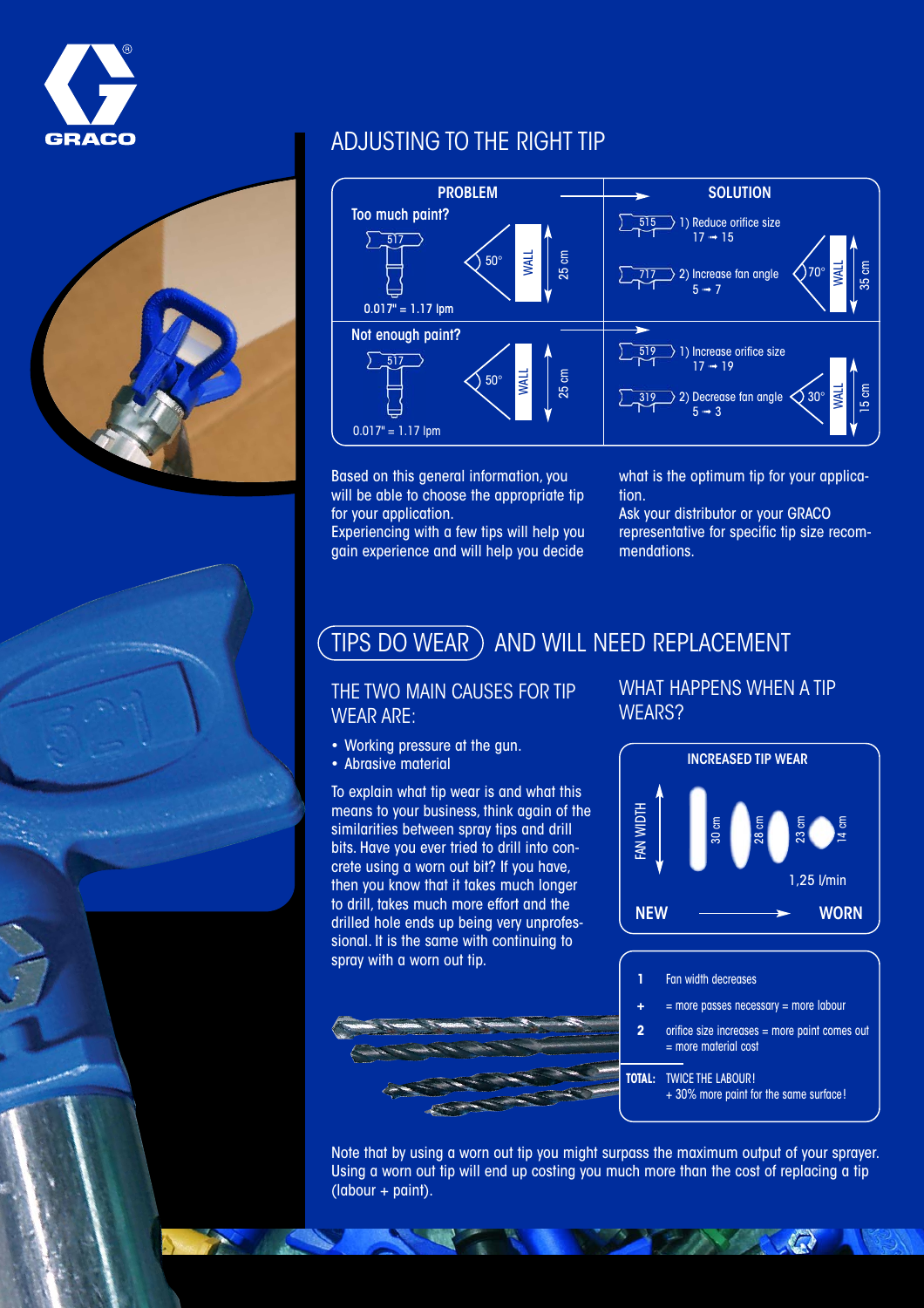

#### **ABOUT GRACO**

Founded in 1926, Graco is a world leader in fluid handling systems and components. Graco products move, measure, control, dispense and apply a wide range of fluids and viscous materials used in vehicle lubrication, commercial and industrial settings.

The company's success is based on its unwavering commitment to technical excellence, world-class manufacturing and unparalleled customer service. Working closely with qualified distributors, Graco offers systems, products and technology that set the quality standard in a wide range of fluid handling solutions. Graco provides equipment for spray finishing, protective coating, paint circulation, lubrication, and dispensing sealants and adhesives, along with power application equipment for the contractor industry. Graco's ongoing investment in fluid management and control will continue to provide innovative solutions to a diverse global market.

#### **GRACO LOCATIONS**

#### **CONTACT**

MAILING ADDRESS P.O. Box 1441 Minneapolis, MN 55440-1441 Tel: 612.623.6000 Fax: 612.623.6777

#### AMERICAS

**MINNESOTA** Worldwide Headquarters Graco Inc. 88-11th Avenue N.E. Minneapolis, MN 55413

#### ASIA PACIFIC

JAPAN Graco K.K. 1-27-12 Hayabuchi Tsuzuki-ku Yokohama City, Japan 2240025 Tel: 81.45.593.7300 Fax: 81.45.593.7301

#### ASIA PACIFIC

**CHINA** Graco Hong Kong Ltd. Representative Office Room 118 1st Floor No.2 Xin Yuan Building No.509 Cao Bao Road Shanghai, P.R. China 200233 Tel: 86.21.649.50088 Fax: 86.21.649.50077

#### EUROPE

BELGIUM European Headquarters Graco N.V. Industrieterrein-Oude Bunders Slakweidestraat 31 3630 Maasmechelen, Belgium Tel: 32.89.770.700 Fax: 32.89.770.777

#### ASIA PACIFIC

KOREA Graco Korea Inc. Choheung Bank Building 4th Floor #1599 Gwanyang-Dong, Dongan-Ku, Anyang-Si, Gyunggi-Do, Korea 431-060 Tel: 82(Korea).31.476.9400 Fax: 82(Korea).31.476.9801

All written and visual data contained in this document are based on the latest product information available at the time of publication. Graco reserves the right to make changes at any time without notice.

Graco is certified ISO 9001.

#### Europe

+32 89 770 700 FAX +32 89 770 777 WWW.GRACO.BE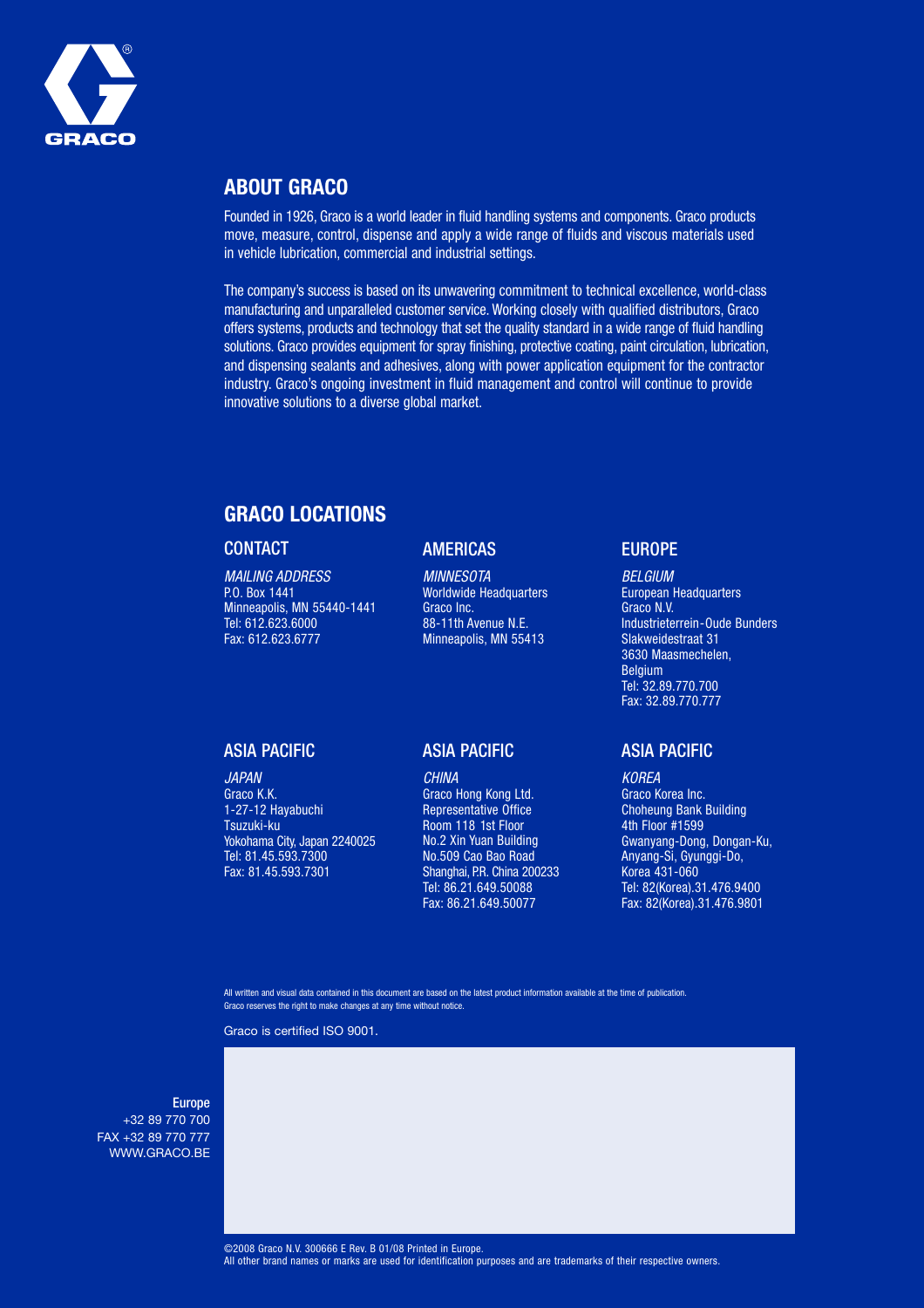### **GRACO** PROTECTIVE COATINGS EQUIPMENT **I** APPLICATORS



#### Choosing the right tip is extremely important for maximum productivity, because the tip determines the fluid flow and the size of the spray pattern — the fan size. Using the right tip results in maximum control and minimum overspray, which means faster work and less paint usage, which ultimately means finishing the job quickly without wasting paint!

To choose the right spray tip, you need to consider several factors, such as the material thickness, the sprayer's maximum flow rate and the best fan size for the job. Knowing when a tip is worn and why to replace it are also important.

So the next time you're selecting spray tips, consider these questions:

#### **How thick is the material?**

It's easy to determine which tip size to use when you know the type of material you'll be spraying. Lower viscosity (thinner) materials, such as stain or lacquer, require a spray tip with a smaller orifice or hole size. Heavier materials, like latex, require a tip with a larger orifice. Extremely heavy materials like elastomerics and blockfiller might require spray tips larger than .035.

#### **What is the sprayer's maximum flow rate?**

For optimum performance, the sprayer must have a maximum flow rate higher than the flow rate of the tip, so be sure the flow rate of the tip is less than the maximum flow rate of your sprayer. Why use a tip with a lower flow rate? Because as the tip wears, the orifice becomes larger, and the flow rate increases.

#### **What is the best fan size for the job?**

Fan size  $-$  the width of the spray pattern  $-$  determines the area covered with each pass.

For a given tip orifice, a wider fan delivers a thinner coat, less defined spray pattern, more overspray, and faster coverage on broad, open surfaces. A narrower fan delivers a thicker coat, more defined spray pattern, less overspray, and better control when spraying small or confined surfaces.

To maximize productivity and lower labor costs, choose a tip with the right fan size. In general, a larger fan size increases production with less control, and a smaller fan size decreases production with more control.

#### **RECOMMENDED TIP SIZES FOR COMMON COATINGS**

| <b>Material</b>                                            | Tip Size (in./mm)           |
|------------------------------------------------------------|-----------------------------|
| Stain or Lacquer                                           | .011 to .013/0.28 to 0.33   |
| Oil Base Paint                                             | .013 to .015/0.33 to 0.38   |
| Latex Paint                                                | .015 to .019/0.33 to 0.48   |
| Heavy Latex & Smooth Elastomeric .021 to .025/0.53 to 0.63 |                             |
| Elastomeric & Blockfiller                                  | .025 to .035+/0.53 to 0.89+ |

#### **MAKE SURE TIP AND SPRAYER ARE RATED FOR EACH OTHER**

Suppose your sprayer has a flow rate of 0.38 gpm (1.4 lpm), and you want to spray latex paint with a 0.017 in. (0.43 mm) tip. The 0.017 tip has a flow rate of 0.31 gpm (1.17 lpm).

The Verdict? You can use the 0.017 tip because it has a lower flow rate than the maximum flow rate of your sprayer.

#### **ORIFICE SIZE ALONE DETERMINES FLOW RATE OF TIP**

Tips 286415 and 286515 have a 0.24 gpm (0.9 lpm) flow rate with different fan sizes. Tip 286415 sprays an 8 in. (203 mm) fan with a thicker coat (more mil build), and tip 286515 sprays a 10 in. (254 mm) fan with less mil build.

Do not try to increase the area covered with each pass by backing the gun away from the surface. From farther away, less paint will reach the surface and go to waste as overspray.

The Solution? Use a tip with a larger fan and orifice. Remember, if you use a tip with a larger fan but not a larger orifice, the mil build will be less, and you'll have to move the gun more slowly.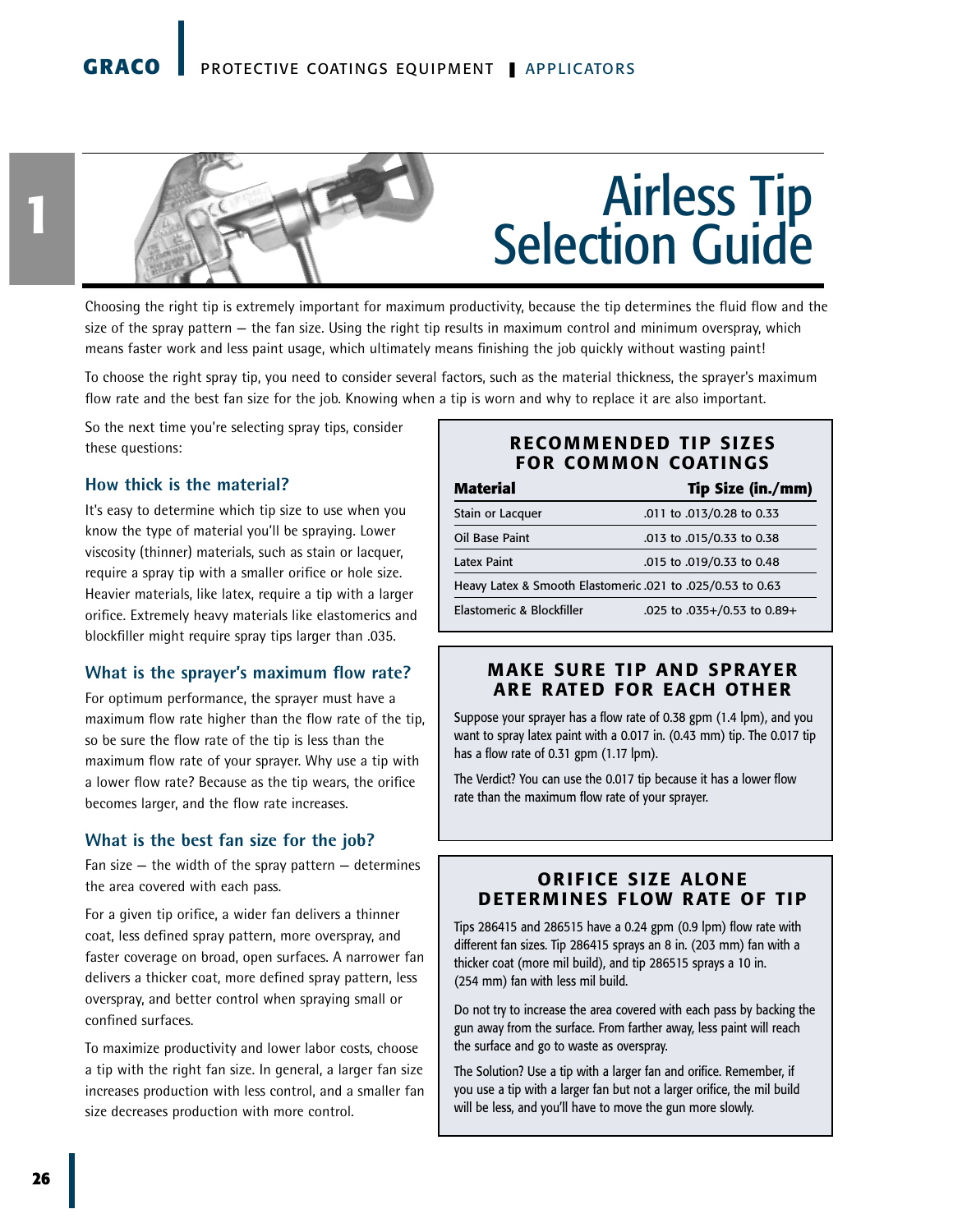#### **Can You Afford the High Cost of Using a Worn Tip?**

Choosing the right spray tip is essential for a quality finish no matter what material is being sprayed, but tips wear with normal use. It's impossible to say how long a tip will last, because there is a huge difference in abrasiveness from one coating to another. For example, latex paints are usually more abrasive than lacquers or alkyd enamels. There's even a wide variation in the abrasiveness of latex paints from one manufacturer to another. And because paint is sprayed at different pressures, some tips will wear faster than others. Abrasive material sprayed at too high a pressure or through too small a tip causes faster tip wear, which wastes time and paint.

#### **How Do You Determine if a Tip is Worn?**

When a spray tip wears, the orifice gets bigger and rounder, which makes the fan pattern smaller. When the fan has lost 25% of its original size, it is time to replace the tip. When a tip with a 12 in. (305 mm) fan wears down to a 9 in. (230 mm) fan, it outputs 30% more paint on 25% less area. Continuing to spray with a worn tip means painting takes longer, more paint gets used, and the finish may be uneven and have runs.

#### **Five Ways to Extend Tip Life:**

- 1.Spray at the lowest atomization pressure.
- 2.Strain the material before you spray it.
- 3.Use the correct size filters.
- 4.Clean the filters after every use.
- 5.Clean the tip with a soft-bristled brush.

#### **EXPENSIVE DECISION**

A contractor spraying with a worn tip uses, on average, 20% more paint and 20% more labor.

#### **Consider this:**

Assuming paint is \$10 per gal. (\$2.64 per L), consumption is 5 gal. (19 L) per hour, and labor is \$18 per hour, the total cost is \$68 per hour.

But if the contractor sprays with a worn tip? Labor efficiency would decrease by 20% while paint consumption would increase to 6 gallons (22.7 L) per hour, which would increase the hourly cost to \$81.60. The total cost increase would be \$108.80 per 8-hour shift!



#### **A TIP ON TIPS**

A rule of thumb: use smaller orifice sizes to spray lower viscosity materials such as stains and lacquers. Use larger orifice sizes for heavier viscosity coatings such as latex or oil-base paints.

**1**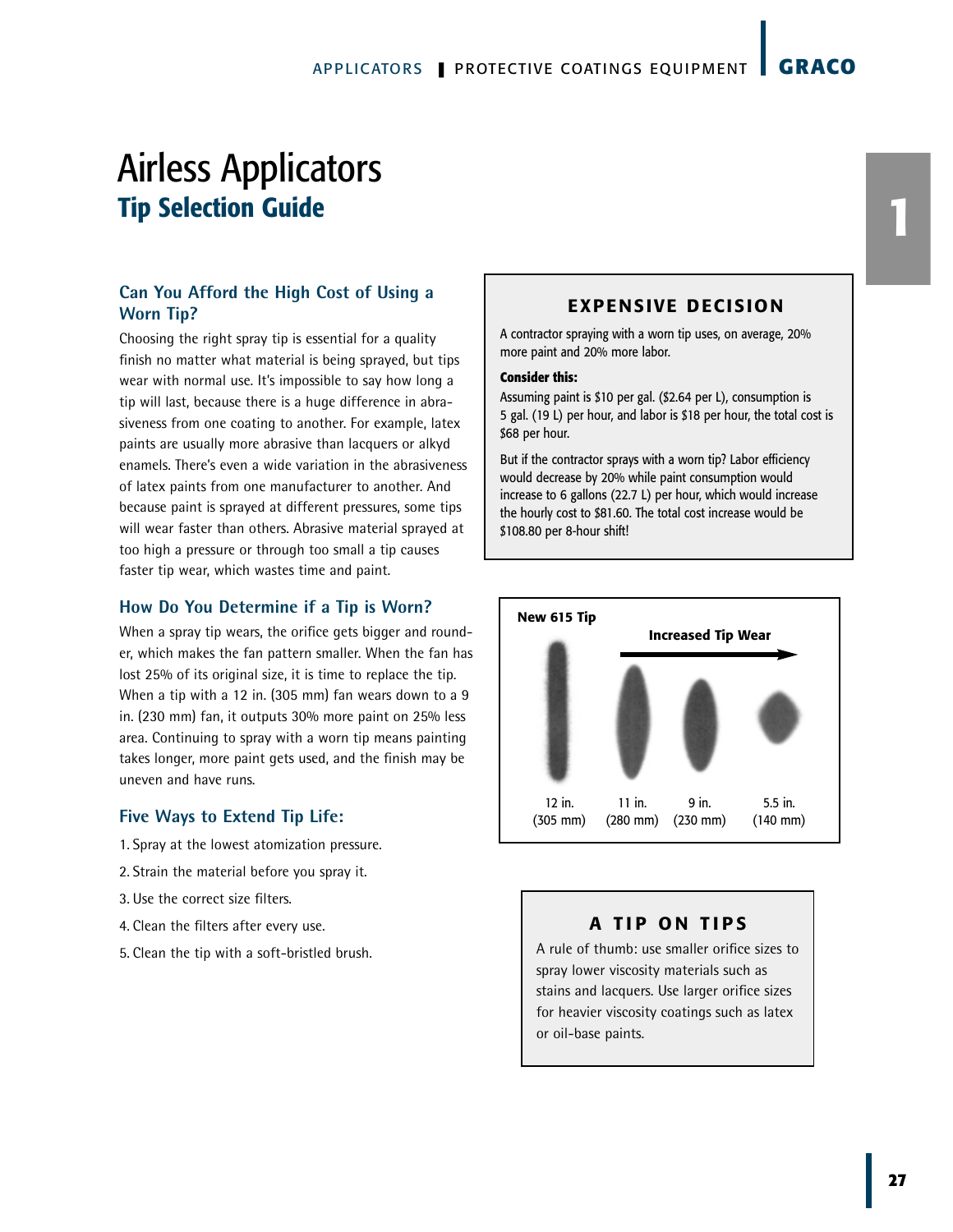# Airless Applicators **Tip Selection Guide Making Sense of the Numbers**

### **Tip Charts**

**1**

#### **Color Coded RAC™ Tips**

Graco identifies Reverse-A-Clean® tips with color codes:

- Standard RAC 5 SwitchTips are black.
- Fine Finish RAC (FF5) SwitchTips are green.
- LineLazer RAC (LL5) SwitchTips are yellow.
- Graco Heavy-Duty (GHD) RAC tips are gray.

Graco uses a unique numbering system for all airless spray tips. The first three characters designate the type of tip. For example, a 286417 is a RAC 5 SwitchTip™. The chart below shows other types.

| 286 RAC 5 SwitchTip                        | 221 RAC IV SwitchTip                |
|--------------------------------------------|-------------------------------------|
| FF5 Fine Finish RAC 5 SwitchTip            | 269 Contractor Flat Tip             |
| LL5 LineLazer <sup>™</sup> RAC 5 SwitchTip | 163 Fine Finish and Silver Flat Tip |
| GHD Heavy-Duty RAC SwitchTip               |                                     |

Double the fourth digit for the approximate fan width in inches when the gun is held 12 in. (305 mm) from the surface. Example: 286417 has a fan width of approximately 8 in. (203 mm).

Divide the last two digits by 1000 for the tip orifice size in inches. Example: 286417 has an orifice size of 0.017 in. (0.43 mm). Also, look at the RAC 5 chart below to determine the flow rate of a .017 tip. As indicated in the chart, this tip has a flow rate of 0.31, or approximately 1/3 gpm (which is about 1.2 lpm).

|   |         |                                       |      |      |      |      |                     |     |     |      |      | <b>Orifice Size - Inches</b> |          |           |     |      |                                         |     |      |              |      |          |      |                              |
|---|---------|---------------------------------------|------|------|------|------|---------------------|-----|-----|------|------|------------------------------|----------|-----------|-----|------|-----------------------------------------|-----|------|--------------|------|----------|------|------------------------------|
|   | in.     | (mm)                                  | .007 | .009 | .011 | .013 | .015 .017 .019 .021 |     |     |      | .023 |                              | .025.027 | .029 .031 |     |      | .033 .035 .039                          |     |      | .043.045.051 |      | .055.063 |      | .065                         |
|   | $2 - 4$ | $(51-102)$                            |      | 109  |      | 113  | 115                 |     | 119 | 121  |      |                              |          |           |     |      |                                         |     |      |              |      |          |      |                              |
|   | $4-6$   | $(102 - 152)$                         | 207  | 209  | 211  | 213  | 215                 | 217 | 219 | 221  | 223  | 225                          |          |           |     |      | 235                                     |     |      |              |      |          |      |                              |
|   | 6-8     | $(152 - 203)$                         | 307  | 309  | 311  | 313  | 315                 | 317 | 319 | 321  | 323  | 325                          | 327      |           | 331 |      |                                         |     |      |              |      |          |      |                              |
| 휼 |         | 8-10 (203-254)                        |      | 409  | 411  | 413  | 415                 | 417 | 419 | 421  | 423  | 425                          | 427      | 429       |     | 433  | 435                                     | 439 | 443  |              | 451  | 455      |      |                              |
| ≳ |         | 10-12 (254-305)                       |      | 509  | 511  | 513  | 515                 | 517 | 519 | 521  | 523  | 525                          | 527      | 529       | 531 | 533  | 535                                     |     | 543  |              | 551  | 555      | 563  |                              |
| 區 |         | 12-14 (305-356)                       |      | 609  | 611  | 613  | 615                 | 617 | 619 | 621  | 623  | 625                          | 627      | 629       | 631 | 633  | 635                                     |     |      | 645          |      | 655      |      | 665                          |
|   |         | 14-16 (356-406)                       |      |      |      |      |                     |     |     | 721  | 723  | 725                          |          | 729       |     |      | 735                                     |     |      |              |      |          |      |                              |
|   |         | 16-18 (406-457)                       |      |      |      |      | 815                 | 817 | 819 | 821  |      |                              | 827      |           | 831 | 833  | 835                                     |     |      |              |      |          |      |                              |
|   |         | 18-20 (457-508)                       |      |      |      |      |                     | 917 |     |      |      |                              |          |           |     |      | 935                                     |     |      |              |      |          |      |                              |
|   |         | Flow rate (gpm)                       | .05  | .09  | .12  | .18  | .24                 | .31 | .38 | .47  | .57  | .67                          | .77      | .90       | .03 | 1.17 | 1.31                                    | .63 | l.98 | 2.17         | 2.79 | 3.25     | 4.26 | 4.53                         |
|   |         | Flow rate (lpm)                       | .20  | .33  | .49  | .69  | .91                 | 17  | 47  | 1.79 |      | $2.15$   2.54   2.96         |          |           |     |      | 3.42   3.90   4.42   4.98   6.18   7.51 |     |      |              |      |          |      | 8.23 10.57 12.29 16.13 17.17 |
|   |         | (water @ 2000 psi, 13.8 MPa, 138 bar) |      |      |      |      |                     |     |     |      |      |                              |          |           |     |      |                                         |     |      |              |      |          |      |                              |

*Example: for a tip with a 0.011 in. (0.28 mm) orifice and a 6 in. (152 mm) pattern, order 286311. Fan width of a spray pattern is measured at 12 in. (305 mm) from the surface.*

#### **Fine Finish RAC 5 SwitchTips (FF5XXX)**



*Example: for a tip with a 0.010 in. (0.25 mm) orifice and a 10 in. (254 mm) pattern, order FF5510.*

*Fan width of a spray pattern is measured at 12 in. (305 mm) from the surface.*

#### **LineLazer RAC 5 SwitchTips (LL5XXX)**

|                                                                                          |     |                                                                                                                                                                                                                                            |     |     |      |      | <b>Orifice Size - Inches</b> |      |      |                                              |       |  |  |  |
|------------------------------------------------------------------------------------------|-----|--------------------------------------------------------------------------------------------------------------------------------------------------------------------------------------------------------------------------------------------|-----|-----|------|------|------------------------------|------|------|----------------------------------------------|-------|--|--|--|
|                                                                                          | in. | (mm)                                                                                                                                                                                                                                       |     |     |      |      |                              |      |      | .013 .015 .017 .019 .021 .023 .025 .027 .055 |       |  |  |  |
|                                                                                          | 2   | (51)                                                                                                                                                                                                                                       | 213 | 215 | 217  | 219  |                              |      |      |                                              |       |  |  |  |
|                                                                                          | 4   | (102)                                                                                                                                                                                                                                      |     | 315 | 317  | 319  | 321                          | 323  |      | 327                                          | 355   |  |  |  |
| Line Width<br>417<br>419<br>421<br>(152)<br>6<br>621<br>623<br>625<br>627<br>(305)<br>12 |     |                                                                                                                                                                                                                                            |     |     |      |      |                              |      |      |                                              |       |  |  |  |
|                                                                                          |     |                                                                                                                                                                                                                                            |     |     |      |      |                              |      |      |                                              |       |  |  |  |
|                                                                                          |     | Flow rate (gpm)                                                                                                                                                                                                                            | .18 | .24 | .31  | .38  | .47                          | .57  | .67  | .79                                          | 3.25  |  |  |  |
|                                                                                          |     | Flow rate (lpm)                                                                                                                                                                                                                            | .69 | .91 | 1.17 | 1.47 | 1.79                         | 2.15 | 2.54 | 2.96                                         | 12.29 |  |  |  |
|                                                                                          |     | (water @ 2000 psi, 13.8 MPa, 138 bar)                                                                                                                                                                                                      |     |     |      |      |                              |      |      |                                              |       |  |  |  |
|                                                                                          |     | Example: for a tip with a 0.015 in. (0.38 mm) orifice and a 4 in. (102 mm)<br>pattern, order LL5315.<br>Fan width of a spray pattern is measured at 6 in. (152 mm) from the surface<br>with traffic paint at 2000 psi (13.8 MPa, 138 bar). |     |     |      |      |                              |      |      |                                              |       |  |  |  |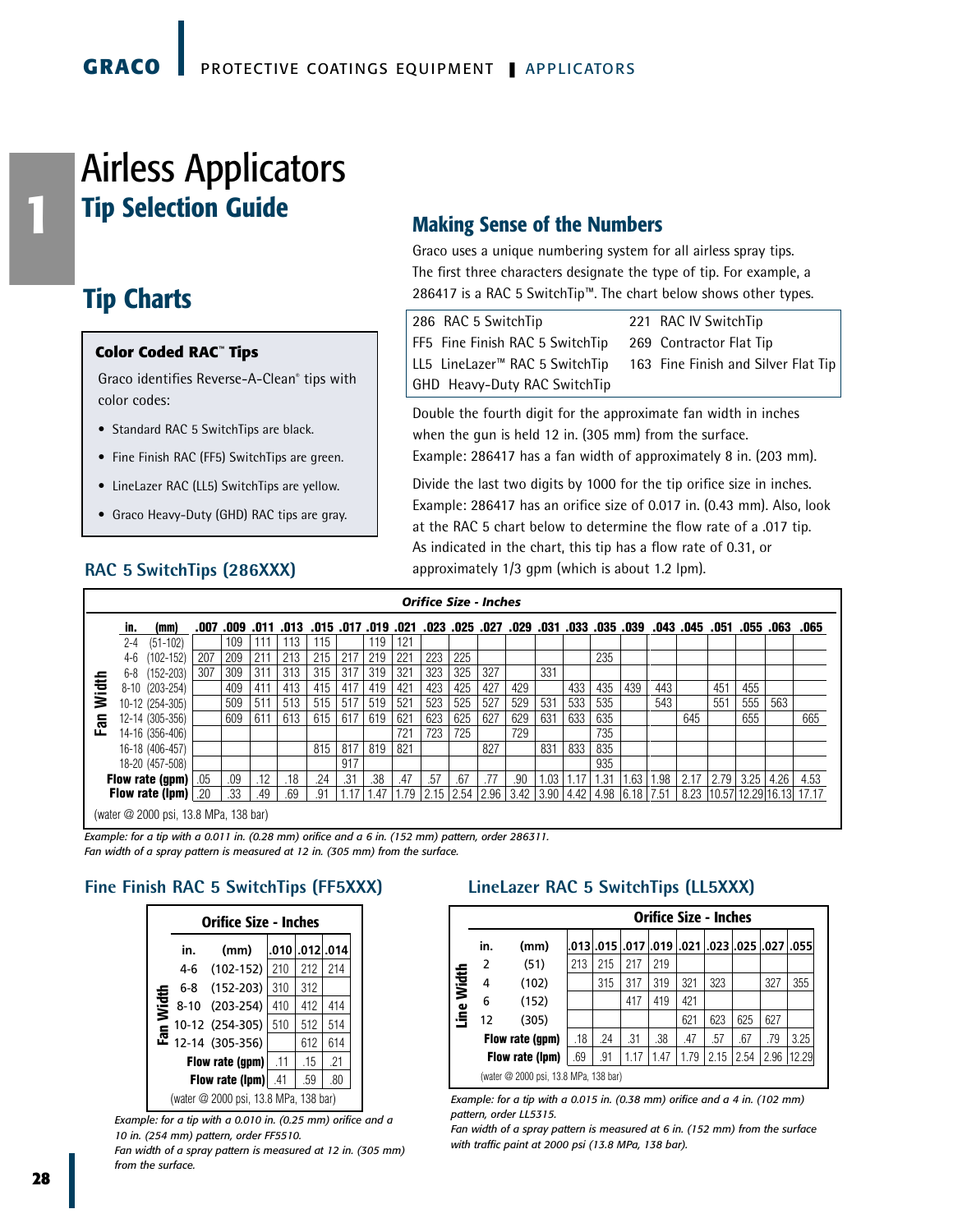#### **Heavy-Duty RAC SwitchTips (GHDXXX)**

|      |         |                                       |      |      |     |     |                                                              |       |      |      |      |     | <b>Orifice Size - Inches</b> |               |      |                   |      |  |  |  |  |
|------|---------|---------------------------------------|------|------|-----|-----|--------------------------------------------------------------|-------|------|------|------|-----|------------------------------|---------------|------|-------------------|------|--|--|--|--|
|      | in.     | (mm)                                  | .007 | .009 |     |     | .031, 029, 027, 025, 023, 021, 019, 017, 017, 015, 011, 011, |       |      |      |      |     |                              |               |      | .033 .035         |      |  |  |  |  |
|      | $2 - 4$ | $(51-102)$                            | 107  | 109  |     | 113 | 115                                                          | 117   | 119  | 121  |      |     |                              | 129           |      |                   |      |  |  |  |  |
|      | 4-6     | $(102 - 152)$                         |      | 209  | 211 | 213 | 215                                                          | 217   | 219  | 221  |      | 225 | 227                          | 229           | 231  |                   | 235  |  |  |  |  |
|      |         | 6-8 (152-203)                         | 307  | 309  | 311 | 313 | 315                                                          | 317   | 319  | 321  | 323  | 325 | 327                          | 329           | 331  | 333               | 335  |  |  |  |  |
| idth |         | 8-10 (203-254)                        |      | 409  | 411 | 413 | 415                                                          | 417   | 419  | 421  | 423  | 425 | 427                          | 429           | 431  | 433               | 435  |  |  |  |  |
| ≷    |         | 10-12 (254-305)                       |      | 509  | 511 | 513 | 515                                                          | 517   | 519  | 521  | 523  | 525 | 527                          | 529           | 531  | 533               | 535  |  |  |  |  |
| Fan  |         | 12-14 (305-356)                       |      | 609  | 611 | 613 | 615                                                          | 617   | 619  | 621  | 623  | 625 | 627                          | 629           | 631  | 633               | 635  |  |  |  |  |
|      |         | 14-16 (356-406)                       |      |      | 711 | 713 | 715                                                          | 717   | 719  | 721  | 723  | 725 | 727                          | 729           | 731  | 733               | 735  |  |  |  |  |
|      |         | 16-18 (406-457)                       |      |      |     | 813 | 815                                                          | 817   | 819  | 821  | 823  | 825 | 827                          | 829           | 831  | 833               | 835  |  |  |  |  |
|      |         | 18-20 (457-508)                       |      |      |     |     |                                                              |       |      |      | 923  |     | 927                          |               | 931  | 933               | 935  |  |  |  |  |
|      |         | Flow rate (gpm) $.05$                 |      | .09  | .12 | .18 | .24                                                          | .31   | .38  | .47  | .57  | .67 | .74                          | .90           | 1.03 | 1.17 <sub>1</sub> | 1.31 |  |  |  |  |
|      |         | <b>Flow rate (lpm)</b> $ .20$         |      | .33  | .49 | .69 | .91                                                          | 1 1 7 | 1.47 | 1.79 | 2.15 |     | $2.54$   2.96                | $3.42$ $3.90$ |      | 4.42              | 4.98 |  |  |  |  |
|      |         | (water @ 2000 psi, 13.8 MPa, 138 bar) |      |      |     |     |                                                              |       |      |      |      |     |                              |               |      |                   |      |  |  |  |  |

|       |         |                                                                                                                                                                                                                        |             |      |      |      |                                                                                                |     |                |          |     |     | <b>Orifice Size - Inches</b> |                          |     |     |     |     |     |      |                                 |      |  |
|-------|---------|------------------------------------------------------------------------------------------------------------------------------------------------------------------------------------------------------------------------|-------------|------|------|------|------------------------------------------------------------------------------------------------|-----|----------------|----------|-----|-----|------------------------------|--------------------------|-----|-----|-----|-----|-----|------|---------------------------------|------|--|
|       | in.     | (mm)                                                                                                                                                                                                                   | .037        | .039 | .041 | .043 |                                                                                                |     | .045 .047 .049 | .051.053 |     |     |                              | .063 .051 .059 .061 .053 |     |     |     |     |     |      | .081 75. 071. 069 071. 050. 075 |      |  |
|       | $2 - 4$ | $(51-102)$                                                                                                                                                                                                             |             | 139  |      |      |                                                                                                |     |                |          |     |     |                              |                          |     |     |     |     |     |      |                                 |      |  |
|       | $4-6$   | $(102 - 152)$                                                                                                                                                                                                          |             | 239  |      |      |                                                                                                |     |                |          |     |     |                              |                          |     |     |     |     |     |      |                                 |      |  |
|       | 6-8     | $(152 - 203)$                                                                                                                                                                                                          | 337         | 339  | 341  | 343  | 345                                                                                            | 347 | 349            | 351      |     | 355 |                              |                          |     |     |     |     |     |      |                                 |      |  |
| Width |         | 8-10 (203-254)                                                                                                                                                                                                         | 437         | 439  | 441  | 443  | 445                                                                                            | 447 | 449            | 451      |     | 455 |                              |                          | 461 | 463 | 465 | 467 |     | 471  | 475                             | 481  |  |
|       |         | 10-12 (254-305)                                                                                                                                                                                                        | 537         | 539  | 541  | 543  | 545                                                                                            | 547 | 549            | 551      | 553 | 555 | 557                          | 559                      | 561 | 563 | 565 | 567 |     | 571  | 575                             |      |  |
| 詞     |         | 12-14 (305-356)                                                                                                                                                                                                        | 637         | 639  | 641  | 643  | 645                                                                                            | 647 | 649            | 651      |     | 655 | 657                          | 659                      | 661 | 663 | 665 | 667 | 669 | 671  | 675                             |      |  |
|       |         | 14-16 (356-406)                                                                                                                                                                                                        | 737         | 739  | 741  | 743  |                                                                                                | 747 | 749            | 751      | 753 | 755 |                              |                          | 761 | 763 |     | 767 |     | 771  |                                 |      |  |
|       |         | 16-18 (406-457)                                                                                                                                                                                                        | 837         | 839  | 841  | 843  |                                                                                                | 847 |                | 851      |     | 855 |                              |                          | 861 | 863 |     | 867 |     |      |                                 |      |  |
|       |         | 18-20 (457-508)                                                                                                                                                                                                        | $\vert$ 937 | 939  |      |      |                                                                                                |     |                |          |     |     |                              |                          |     |     |     |     |     |      |                                 |      |  |
|       |         | Flow rate (gpm) $\left  \frac{1.47}{1.47} \right $                                                                                                                                                                     |             | 1.63 | 1.8  |      | 1.98   2.17   2.37   2.58   2.79   4.26   3.25   3.49   3.74   4.0   4.26   4.53   4.82   5.11 |     |                |          |     |     |                              |                          |     |     |     |     |     | 5.41 | 6.04                            | 7.04 |  |
|       |         | <b>Flow rate (lpm)</b> $\left[5.56 \right] 6.78$ $\left[6.83 \right]$ 7.51 $\left[8.23 \right] 8.98$ $\left[9.76 \right] 10.57$ 16.13 12.29 13.2 $\left[14.14 \right] 15.12$ 16.13 17.17 18.24 19.34 20.48 22.85 26.66 |             |      |      |      |                                                                                                |     |                |          |     |     |                              |                          |     |     |     |     |     |      |                                 |      |  |
|       |         | (water @ 2000 psi, 13.8 MPa, 138 bar)                                                                                                                                                                                  |             |      |      |      |                                                                                                |     |                |          |     |     |                              |                          |     |     |     |     |     |      |                                 |      |  |

*Example: for a tip with a 0.039 in. (9.9 mm) orifice and a 10 in. (254 mm) pattern, order GHD539. Fan width of a spray pattern is measured at 12 in. (305 mm) from the surface.*

#### **RAC IV SwitchTips (221XXX)**

|       |         |                                       |      |      |      |      |     |     |                |      | <b>Orifice Size - Inches</b> |      |             |                          |      |      |           |      |        |                |      |      |                              |      |
|-------|---------|---------------------------------------|------|------|------|------|-----|-----|----------------|------|------------------------------|------|-------------|--------------------------|------|------|-----------|------|--------|----------------|------|------|------------------------------|------|
|       | in.     | (mm)                                  | .007 | .009 | .011 | .013 |     |     | .015 .017 .019 | .021 |                              |      |             | .023 .025 .027 .029 .031 |      |      | .033 .035 | .039 |        | .043 .045 .051 |      | .055 | .063                         | .065 |
|       | $2 - 4$ | $(51-102)$                            |      |      | 111  |      | 115 |     |                |      |                              |      |             |                          |      |      |           |      |        |                |      |      |                              |      |
|       | $4-6$   | (102-152)                             | 207  | 209  | 211  | 213  | 215 | 217 | 219            | 221  | 223                          | 225  |             |                          |      |      | 235       |      |        |                |      |      |                              |      |
|       | $6 - 8$ | $(152 - 203)$                         | 307  | 309  | 311  | 313  | 315 | 317 | 319            | 321  | 323                          | 325  | 327         |                          | 331  |      |           |      |        |                |      |      |                              |      |
| Width |         | 8-10 (203-254)                        |      | 409  | 411  | 413  | 415 | 417 | 419            | 421  | 423                          | 425  | 427         | 429                      |      | 433  | 435       | 439  | 443    |                | 451  | 455  |                              |      |
|       |         | 10-12 (254-305)                       |      | 509  | 511  | 513  | 515 | 517 | 519            | 521  | 523                          | 525  | 527         | 529                      | 531  | 533  | 535       |      | 543    |                | 551  | 555  | 563                          |      |
| 遠     |         | 12-14 (305-356)                       |      | 609  | 611  | 613  | 615 | 617 | 619            | 621  | 623                          | 625  | 627         | 629                      | 631  | 633  | 635       |      |        | 645            |      | 655  |                              | 665  |
|       |         | 14-16 (356-406)                       |      |      |      |      |     |     |                | 721  | 723                          | 725  |             | 729                      |      |      | 735       |      |        |                |      |      |                              |      |
|       |         | 16-18 (406-457)                       |      |      |      |      | 815 | 817 | 819            | 821  |                              |      | 827         |                          | 831  | 833  | 835       |      |        |                |      |      |                              |      |
|       |         | 18-20 (457-508)                       |      |      |      |      |     | 917 |                |      |                              |      |             |                          |      |      | 935       |      |        |                |      |      |                              |      |
|       |         | Flow rate (gpm)                       | .05  | .09  | .12  | .18  | .24 | .31 | .38            | .47  | .57                          | .67  | .77         | .90                      | .03  | 1.17 | 1.31      | 1.63 | ا 98.، | 2.17           | 2.79 | 3.25 | 4.26                         | 4.53 |
|       |         | Flow rate (lpm)                       | .20  | .33  | .49  | .69  | .91 |     | .47            | .79  | 2.15                         | 2.54 | $2.96$ 3.42 |                          | 3.90 | 4.42 | 4.98      | 6.18 | 7.51   |                |      |      | 8.23 10.57 12.29 16.13 17.17 |      |
|       |         | (water @ 2000 psi, 13.8 MPa, 138 bar) |      |      |      |      |     |     |                |      |                              |      |             |                          |      |      |           |      |        |                |      |      |                              |      |

*Example: for a tip with a 0.013 in. (3.3 mm) orifice and a 8 in. (203 mm) pattern, order 221413. Fan width of a spray pattern is measured at 12 in. (305 mm) from the surface.*

**1**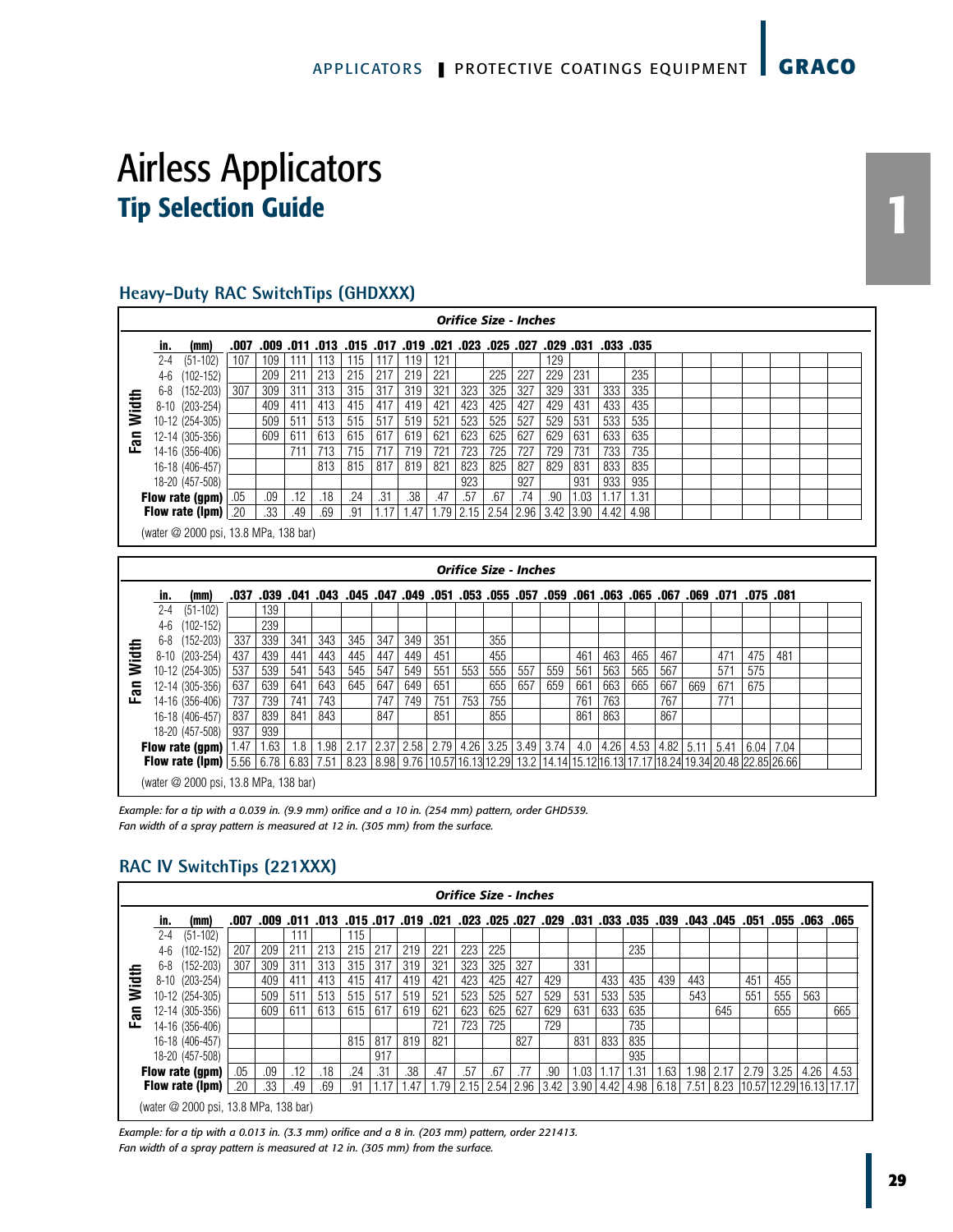#### **Contractor Flat Tips (269XXX)**

|      |                                                                                                                                                                                   |     |     |     |       |                                                                  |      |                 |     |           | <b>Orifice Size - Inches</b> |             |      |  |  |  |  |  |  |  |
|------|-----------------------------------------------------------------------------------------------------------------------------------------------------------------------------------|-----|-----|-----|-------|------------------------------------------------------------------|------|-----------------|-----|-----------|------------------------------|-------------|------|--|--|--|--|--|--|--|
|      | (mm)<br>in.                                                                                                                                                                       |     |     |     |       | 035. 031. 029. 027. 025. 023. 021. 019. 019. 017. 015. 013. 011. |      |                 |     |           |                              |             |      |  |  |  |  |  |  |  |
|      | $4-6$<br>$(102 - 152)$                                                                                                                                                            | 211 | 213 | 215 | 217   | 219                                                              |      |                 | 225 | 227       |                              |             |      |  |  |  |  |  |  |  |
|      | $(152 - 203)$<br>6-8                                                                                                                                                              | 311 | 313 | 315 | 317   | 319                                                              |      | 323             | 325 | 327       |                              |             |      |  |  |  |  |  |  |  |
|      | 419<br>425<br>427<br>411<br>413<br>417<br>421<br>435<br>415<br>423<br>$8-10$ $(203-254)$<br>511<br>513<br>519<br>523<br>525<br>527<br>10-12 (254-305)<br>517<br>521<br>531<br>515 |     |     |     |       |                                                                  |      |                 |     |           |                              |             |      |  |  |  |  |  |  |  |
| idth |                                                                                                                                                                                   |     |     |     |       |                                                                  |      |                 |     |           |                              |             |      |  |  |  |  |  |  |  |
| ₹    | 12-14 (305-356)                                                                                                                                                                   |     | 613 | 615 | 617   | 619                                                              | 621  | 623             |     | 627       |                              | 631         | 635  |  |  |  |  |  |  |  |
| Fan  | 14-16 (356-406)                                                                                                                                                                   |     |     | 715 | 717   |                                                                  | 721  |                 | 725 |           |                              |             |      |  |  |  |  |  |  |  |
|      | 16-18 (406-457)                                                                                                                                                                   |     |     | 815 |       | 819                                                              | 821  |                 |     | 827       | 829                          | 831         |      |  |  |  |  |  |  |  |
|      | 18-20 (457-508)                                                                                                                                                                   |     |     |     |       |                                                                  |      |                 | 925 |           |                              |             |      |  |  |  |  |  |  |  |
|      | Flow rate (gpm) $\lfloor$                                                                                                                                                         | .12 | .18 | .24 | .31   | .38                                                              | .47  | .57             | .67 | .74       | .90                          | 1.03        | 1.31 |  |  |  |  |  |  |  |
|      | Flow rate (lpm) $.49$                                                                                                                                                             |     | .69 | .91 | 1 1 7 | 47                                                               | 1.79 | $2.15$   $2.54$ |     | 2.96 3.42 |                              | 3.90   4.98 |      |  |  |  |  |  |  |  |
|      | (water @ 2000 psi, 13.8 MPa, 138 bar)                                                                                                                                             |     |     |     |       |                                                                  |      |                 |     |           |                              |             |      |  |  |  |  |  |  |  |

*Example: for a tip with a 0.011 (0.28 mm) orifice and a 10 in. (254 mm) pattern, order 269511. Fan width of a spray pattern is measured at 12 in. (305 mm) from the surface.*

#### **Fine Finish Flat Tips (163XXX)**

|     |         |                                       |     |     |     |                                                                  |      |      |      |      |      |     | <b>Orifice Size - Inches</b> |      |      |  |  |  |  |  |
|-----|---------|---------------------------------------|-----|-----|-----|------------------------------------------------------------------|------|------|------|------|------|-----|------------------------------|------|------|--|--|--|--|--|
|     | in.     | (mm)                                  |     |     |     | 032. 030. 028. 026. 024. 022. 020. 018. 016. 014. 014. 015. 008. |      |      |      |      |      |     |                              |      |      |  |  |  |  |  |
|     | $2 - 4$ | $(51-102)$                            | 108 | 110 |     |                                                                  |      |      |      |      |      |     |                              |      |      |  |  |  |  |  |
|     | 4-6     | $(102 - 152)$                         | 208 | 210 | 212 | 214                                                              | 216  | 218  |      |      | 224  |     |                              |      | 232  |  |  |  |  |  |
|     |         | 6-8 (152-203)                         |     | 310 | 312 | 314                                                              | 316  | 318  | 320  | 322  | 324  |     |                              |      |      |  |  |  |  |  |
| 들   |         | 8-10 (203-254)                        | 408 | 410 | 412 | 414                                                              | 416  | 418  | 420  |      | 424  | 426 | 428                          | 430  | 432  |  |  |  |  |  |
| ≳   |         | 10-12 (254-305)                       |     | 510 | 512 | 514                                                              | 516  | 518  | 520  | 522  | 524  | 526 | 528                          | 530  |      |  |  |  |  |  |
| Ean |         | 12-14 (305-356)                       |     | 610 | 612 | 614                                                              | 616  | 618  | 620  | 622  | 624  | 626 | 628                          |      |      |  |  |  |  |  |
|     |         | 14-16 (356-406)                       |     |     | 712 | 714                                                              | 716  | 718  |      |      |      | 726 |                              |      |      |  |  |  |  |  |
|     |         | 16-18 (406-457)                       |     |     |     | 814                                                              | 816  | 818  | 820  | 822  | 824  | 826 | 828                          |      | 832  |  |  |  |  |  |
|     |         | 18-20 (457-508)                       |     |     | 912 | 914                                                              |      | 918  |      | 922  | 924  | 926 |                              |      |      |  |  |  |  |  |
|     |         | <b>Flow rate (gpm)</b> $.069$         |     | .11 | .15 | .21                                                              | .27  | .35  | .43  | .52  | .62  | .73 | .84                          | .97  | 1.1  |  |  |  |  |  |
|     |         | <b>Flow rate (lpm)</b> $  .26$        |     | .41 | .59 | .79                                                              | 1.04 | 1.32 | 1.63 | 1.97 | 2.34 |     | $2.75$   3.19                | 3.66 | 4.16 |  |  |  |  |  |
|     |         | (water @ 2000 psi, 13.8 MPa, 138 bar) |     |     |     |                                                                  |      |      |      |      |      |     |                              |      |      |  |  |  |  |  |

*Example: for a tip with a 0.010 in. (0.25 mm) orifice and a 10 in. (254 mm) pattern, order 163510. Fan width of a spray pattern is measured at 12 in. (305 mm) from the surface.*

#### **THE RIGHT COMBINATION**

The combination of Graco RAC SwitchTips and HandTite™ Tip Guards gives you unrivaled spraying performance.

- RAC SwitchTips are designed for easy tip unplugging and quick tip changes.
- Graco has the broadest selection of spray tips available.
- All tips are manufactured with the highest quality Tungsten Carbide, tested for flow rate and liquid-honed for longer life.
- HandTite Tip Guards are guaranteed to be the best performing airless tip guards on the market. Their patented aerodynamic design virtually eliminates dripping or material build-up.